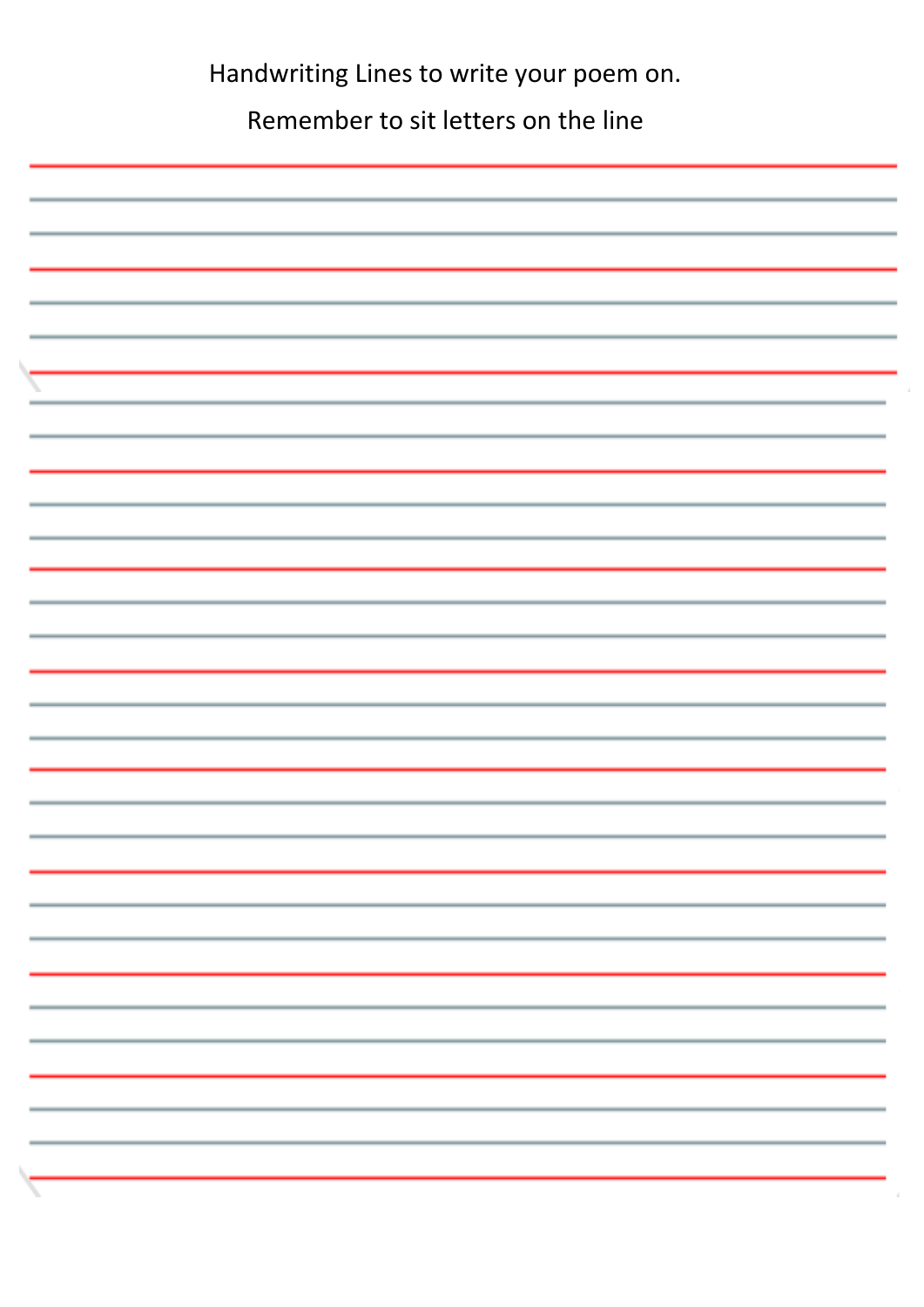## Speedy Maths - Subtraction

Monday: Subtract by putting the big number in your head. Hold up how many fingers to subtract and push them down as you count backwards

Tuesday: bonds to 10 relationship patterns

Wednesday: addition and subtraction problems

| Monday                                  | Tuesday    | Wednesday  |
|-----------------------------------------|------------|------------|
| $14 - 6 =$                              | $8 + 2 =$  | $8 - 4 =$  |
| $18 - 9 =$                              | $10 - 2 =$ | $5 + 3 =$  |
| $16 - 7 =$                              | $10 - 8 =$ | $7 + 5 =$  |
| $12 - 5 =$                              | $4 + 6 =$  | $9 - 2 =$  |
| $\mathsf{III}=\mathsf{L}_{\mathsf{F}}=$ | $10 - 4 =$ | $6 + 5 =$  |
| $15 - 6 =$                              | $10 - 6 =$ | $7 + 9 =$  |
| $ l+ - l+   =$                          | $7 + 3 =$  | $6 - 4 =$  |
| $13 - 5 =$                              | $10 - 3 =$ | $9 - 5 =$  |
| $12 - 4 =$                              | $10 - 7 =$ | $6 + 3 =$  |
| $13 - 4 =$                              | $10 + 0 =$ | $10 + 5 =$ |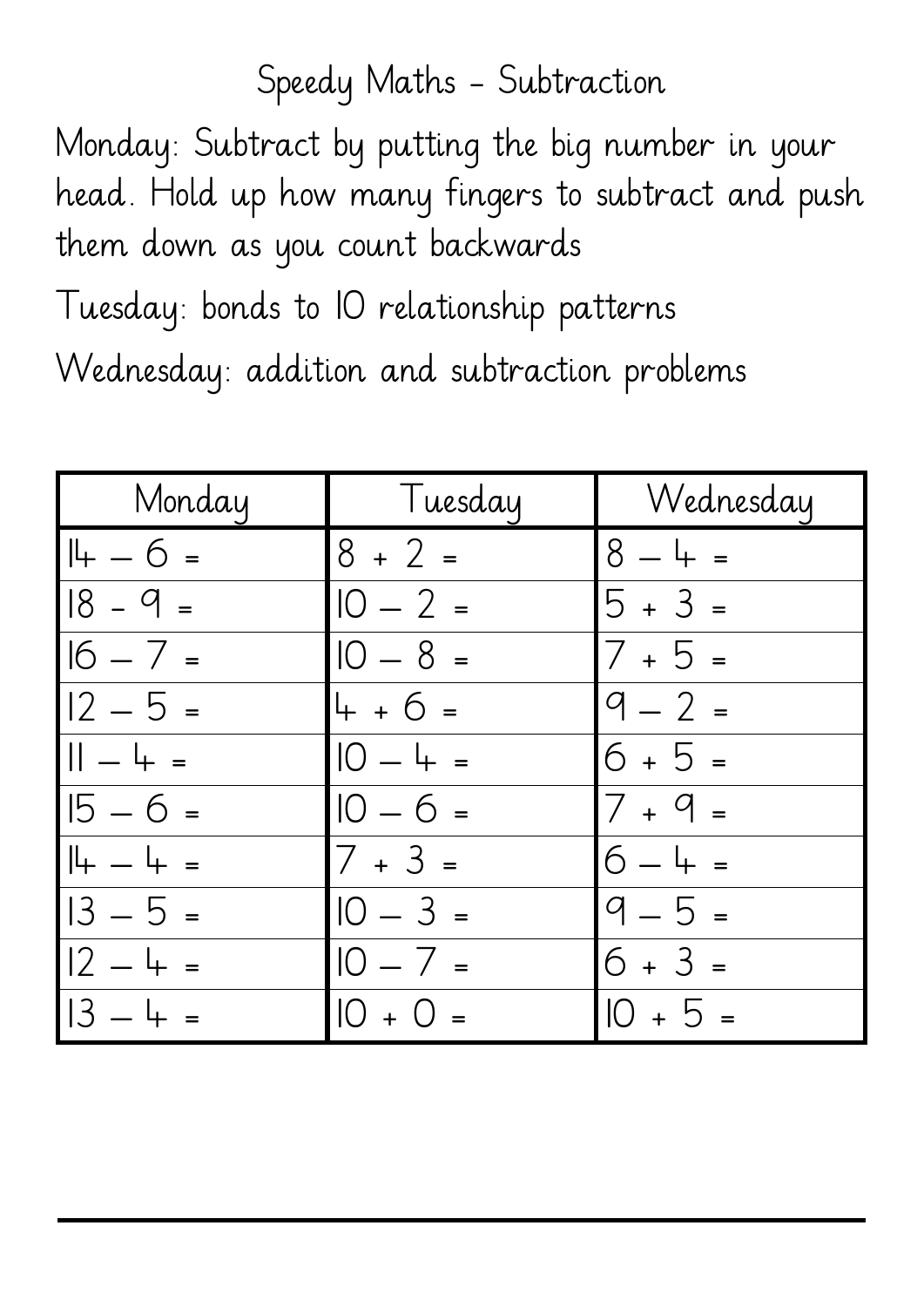Thursday: find the bond to 10 then add the rest: e.g.  $6 + 4 + 7 =$ I know that  $6 + 4 = 10$ So  $10 + 7 = 17$ Friday: find the double then add the smallest number to the biggest: e.g.  $4 + 4 + 7 =$ I know  $4 + 4 = 8$  then I need to add on the 7 biggest number first so  $8+7=15$ 

| Thursday                                    |  | Friday          |  |  |  |
|---------------------------------------------|--|-----------------|--|--|--|
| $4 + 7 + 6 =$                               |  | $2 + 2 + 5 =$   |  |  |  |
| $15 + 5 + 2 =$                              |  | $15 + 5 + 7 =$  |  |  |  |
| $18 + 2 + 5 =$                              |  | $   + 5 +    =$ |  |  |  |
| $16 + 4 + 3 =$                              |  | $ 3 + 3 + 5 =$  |  |  |  |
| $10 + 10 + 9 =$                             |  | $4 + 9 + 4$     |  |  |  |
| $7 + 6 + 3 =$                               |  | $0 + 0 + 8 =$   |  |  |  |
| $15 + 4 + 5 =$                              |  | $2 + 7 + 2 =$   |  |  |  |
| $19 + 6 + 1 =$                              |  | $3 + 9 + 3 =$   |  |  |  |
| $3 + 8 + 2 =$                               |  | $6 + 6 + 5 =$   |  |  |  |
| $3 + 7 + 8 =$                               |  | 17 + 7 + 4      |  |  |  |
| $\Lambda / L : +$<br>باعزا لجمعهماء<br>$+1$ |  |                 |  |  |  |

### White Rose maths worksheet links:

<https://resources.whiterosemaths.com/wp-content/uploads/2020/06/Lesson-1-Time-to-the-hour.pdf> <https://resources.whiterosemaths.com/wp-content/uploads/2020/06/Lesson-2-Time-to-the-half-hour.pdf> <https://resources.whiterosemaths.com/wp-content/uploads/2020/06/Lesson-3-Writing-time.pdf> <https://resources.whiterosemaths.com/wp-content/uploads/2020/06/Lesson-4-Comparing-time.pdf>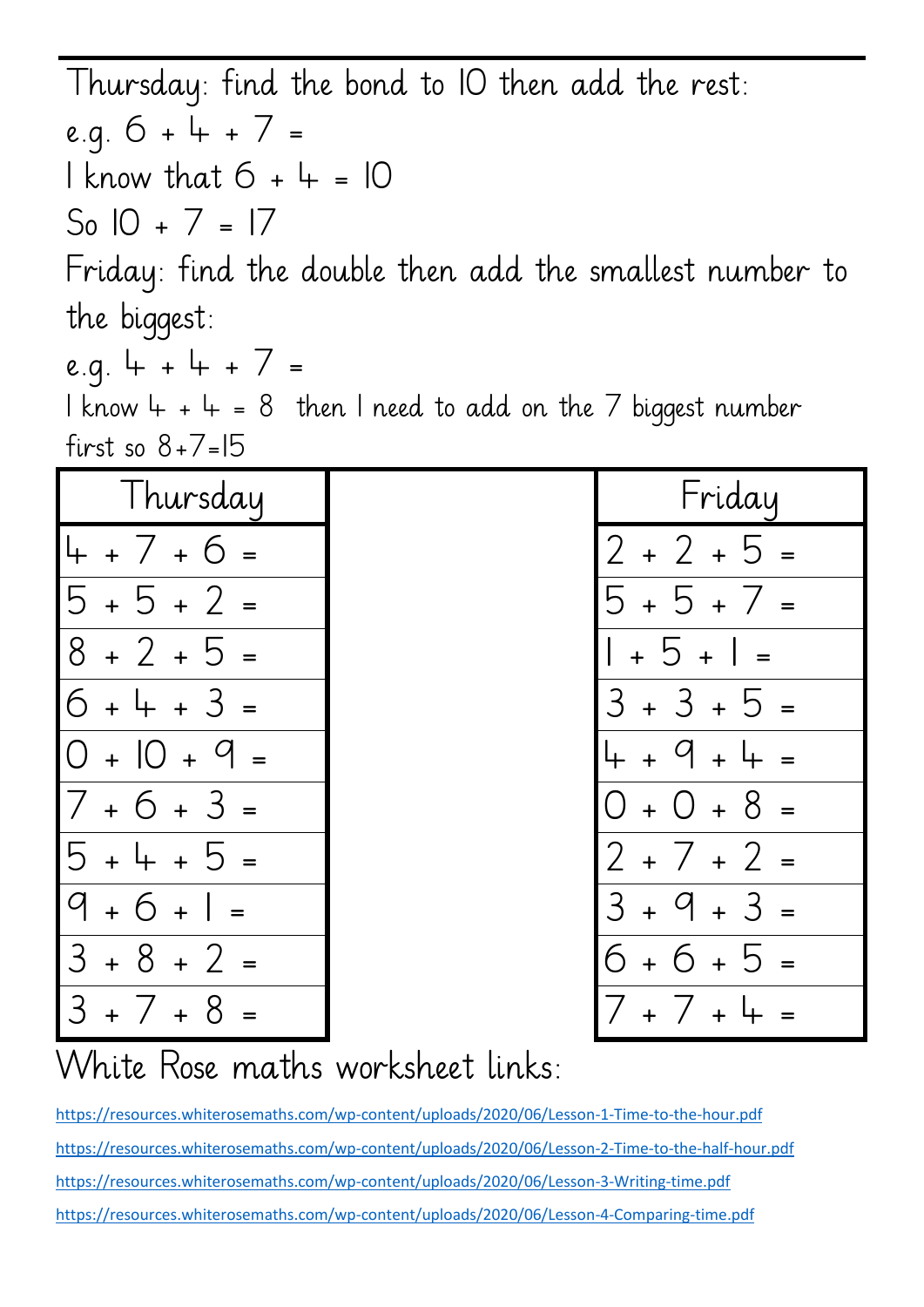| What was your favourite part? |                                     | Draw one of your best bits: |  |
|-------------------------------|-------------------------------------|-----------------------------|--|
| title                         | What was the story about?<br>author | Who were the characters?    |  |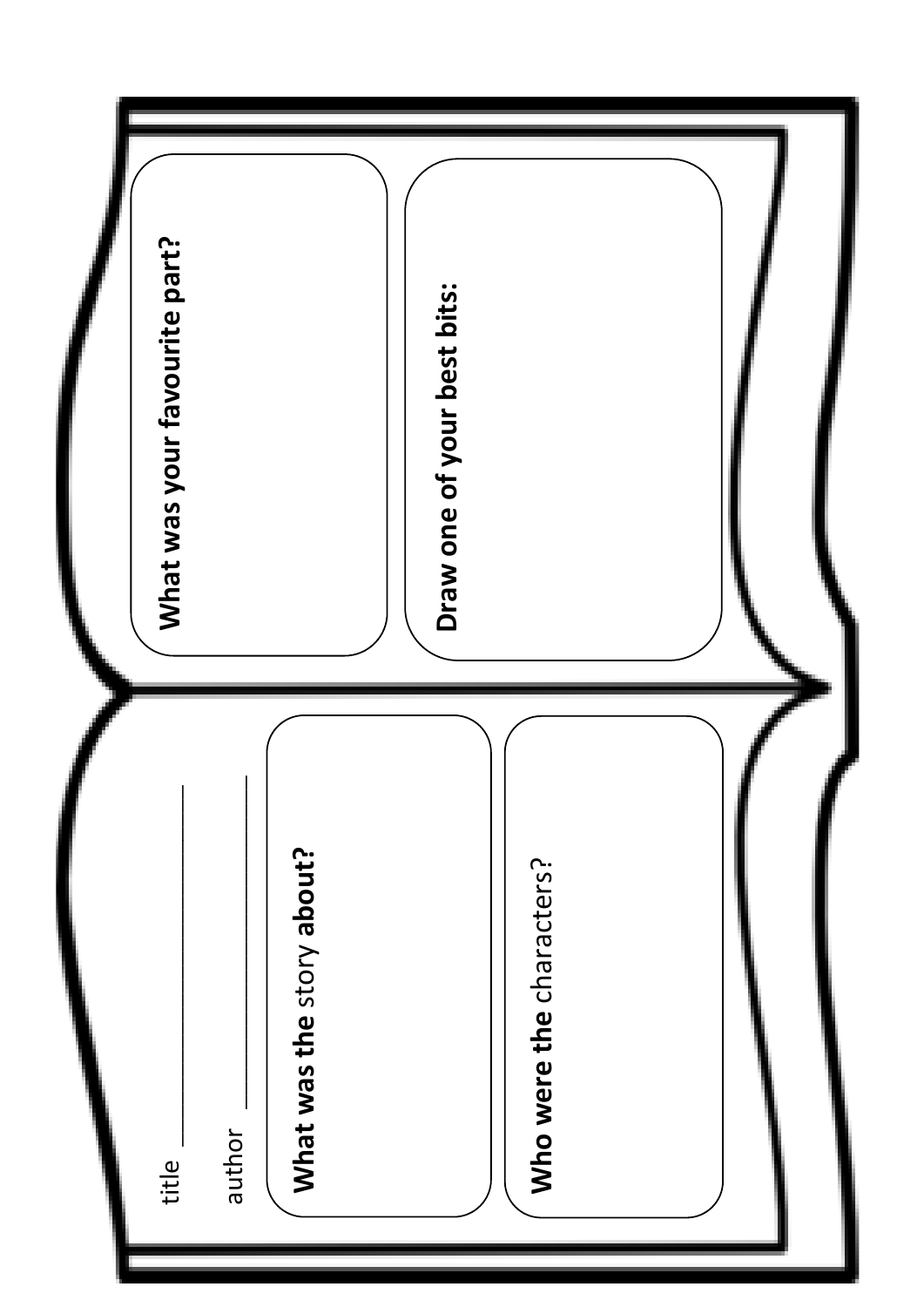#### How many do you know?

What sounds do you need to practise a bit more before Year 2?

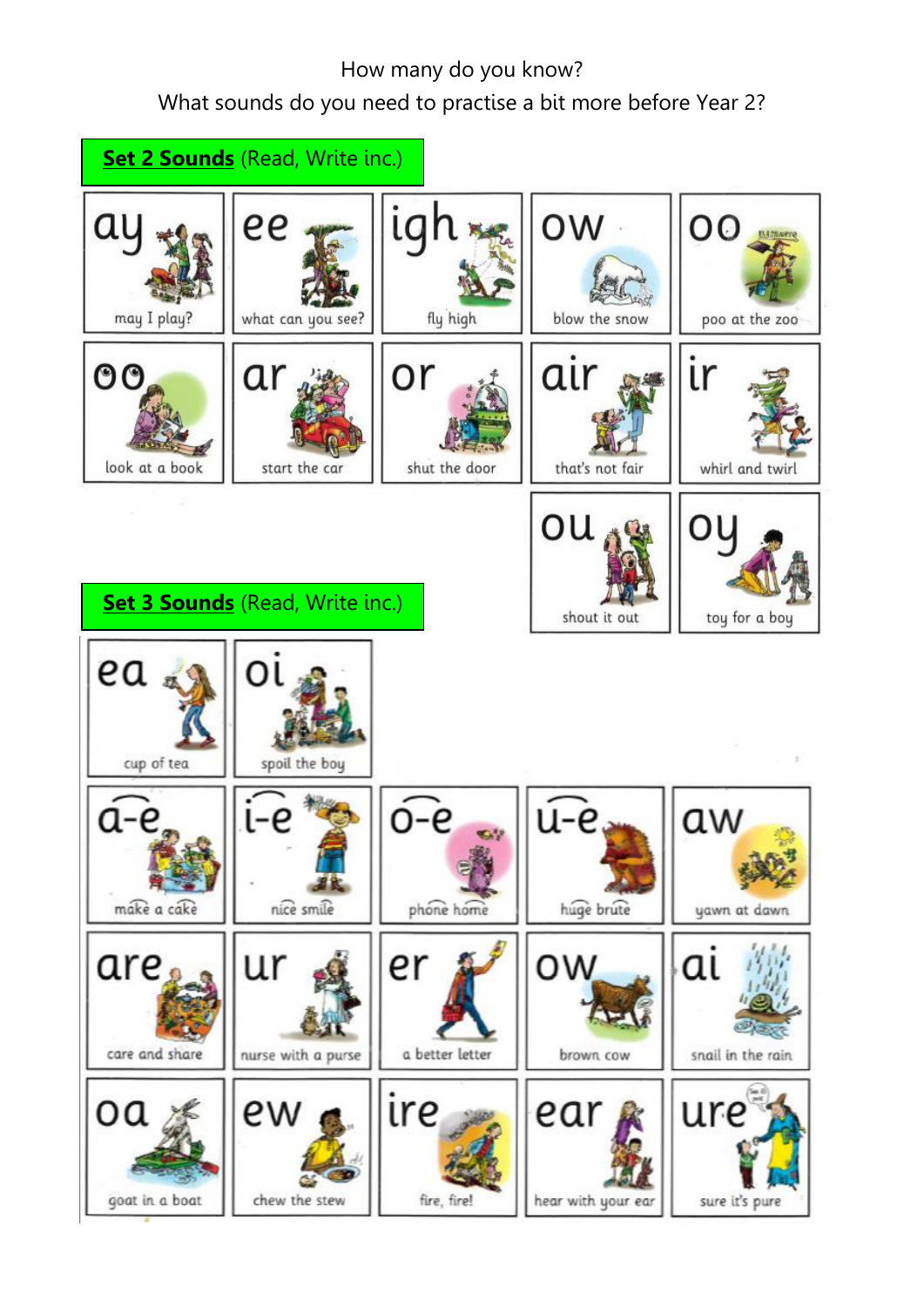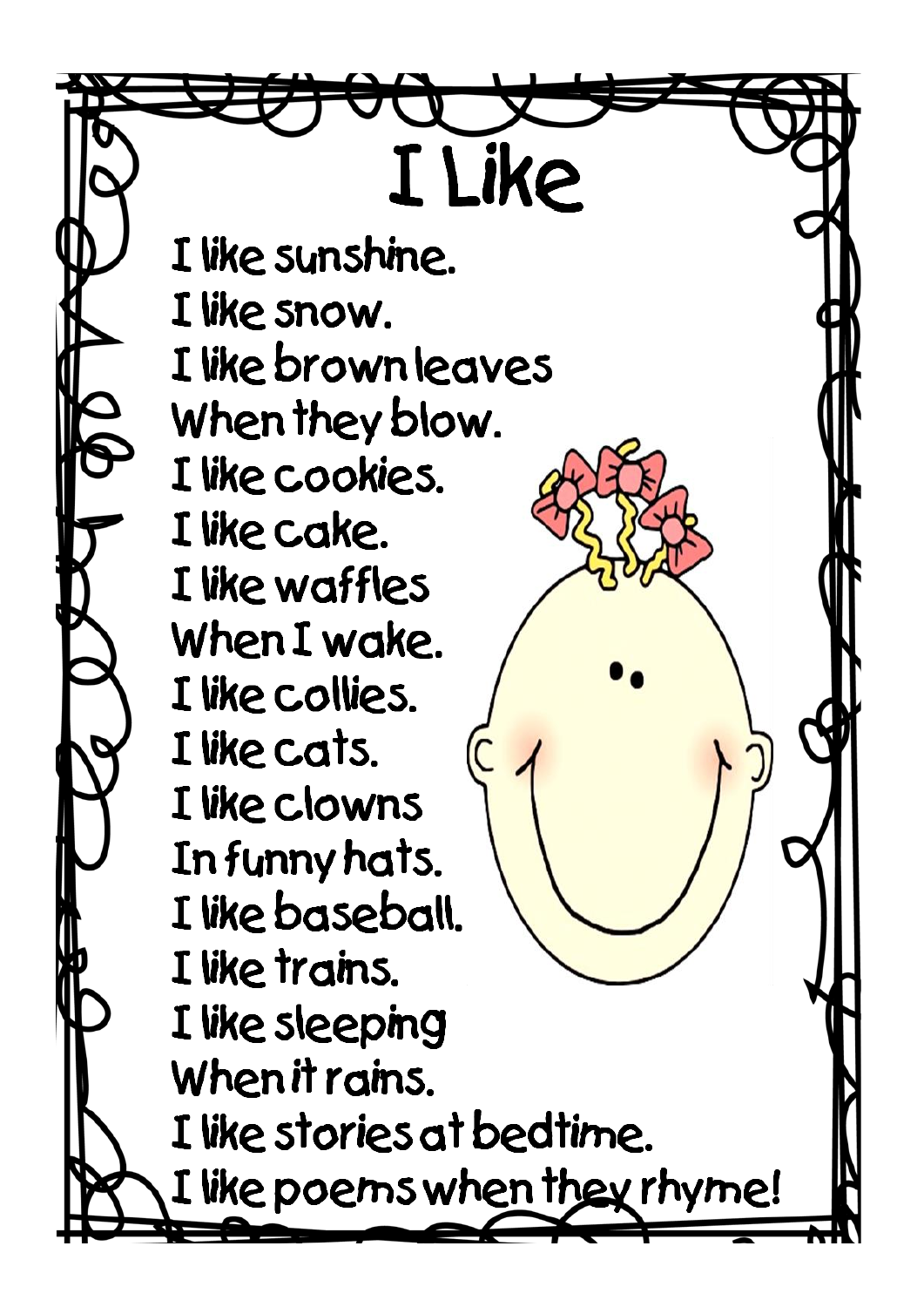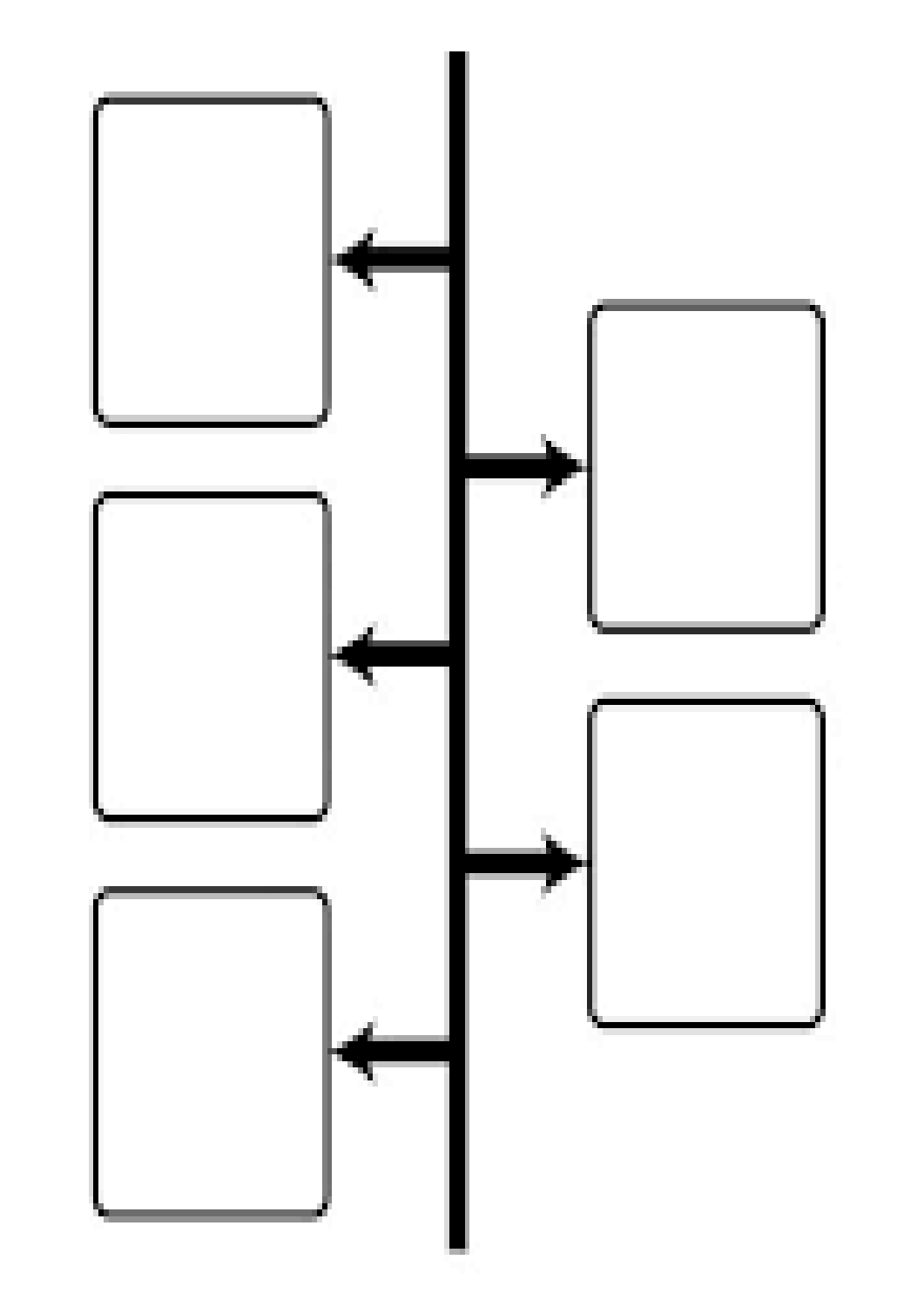# **Digital Time - O'Clock**

What is the time?

Write digits in the clocks to show the time. The first one has been done for you.